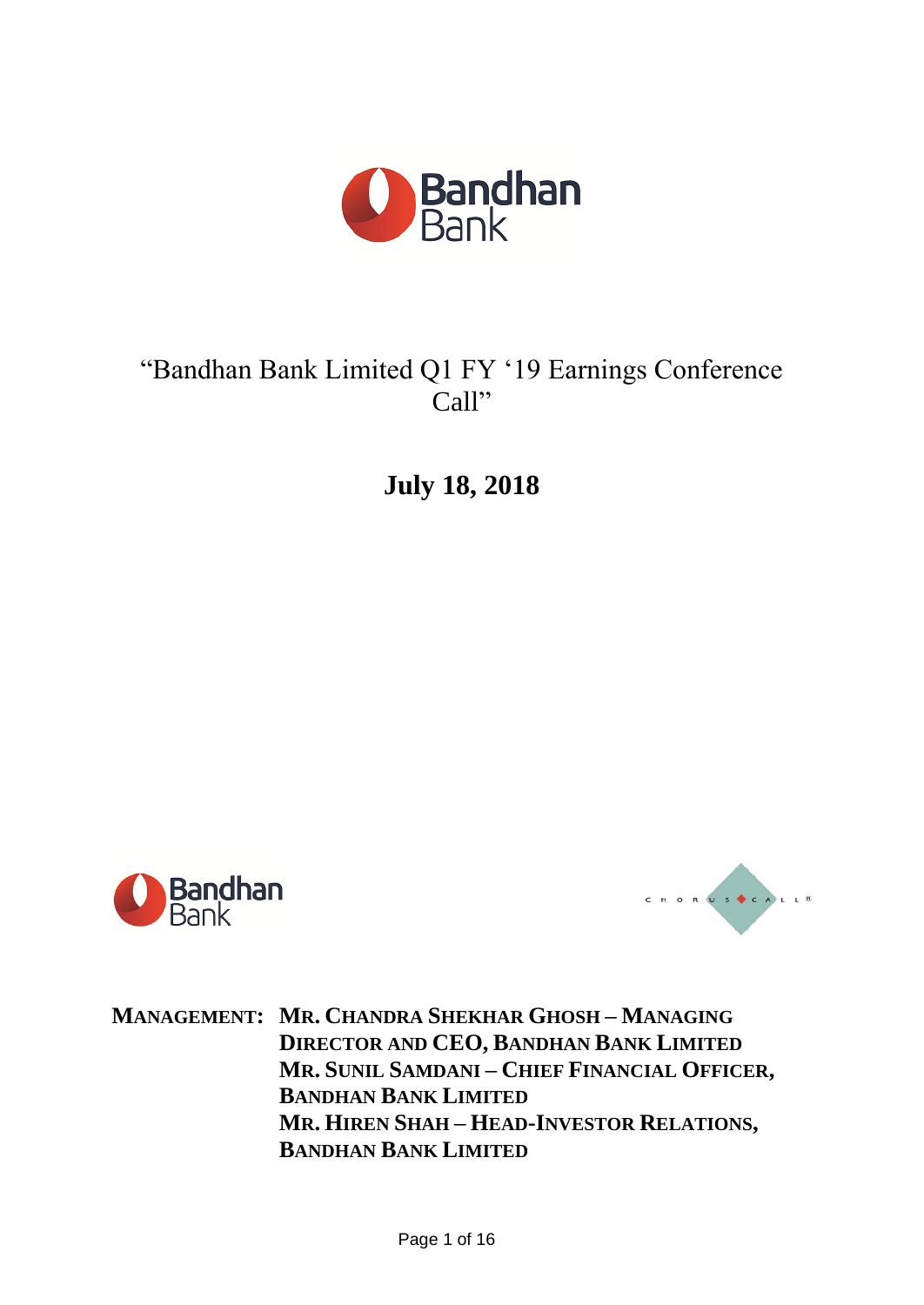

**Moderator:** Ladies and Gentlemen, Good Day and Welcome to the Bandhan Bank Limited Q1 FY '19 Earnings Conference Call. As a reminder, all participant lines will be in the listen-only mode, and there will be an opportunity for you to ask questions after the presentation concludes. Should you need assistance during the conference call, please signal an operator by pressing '\*' and then '0' on your touchtone phone. Please note that this conference is being recorded. I now hand the conference over to Mr. Hiren Shah. Thank you and over to you, Sir.

**Hiren Shah:** Thank you. Hello and Welcome to everyone to the first quarter earnings conference call for Financial Year 2018-19. I am Hiren Shah, Head of Investor Relations at Bandhan Bank. I have got with me our Managing Director and CEO – Mr. Chandra Shekhar Ghosh, and Mr. Sunil Samdani – our Chief Financial Officer of the company.

> May I now request, Mr. Chandra Shekhar Ghosh to brief us all about the first quarter performance of the bank. Over to you, Sir.

**Chandra Shekhar Ghosh:** Thank you to all of my shareholders and well wishers to help us to share the first quarter 2018- 19 financial performance of the bank. We know that in the last financial year, we had very good quarter in March 2018, that is January to March, a very good credit growth has come, but in the first quarter 2017-18 that means in the April to June 2017, that is the first quarter of last year, our credit growth has come down that means in the 2000 crores have been down the loan portfolio from March 2017. On the basis of that if you see that this year, the bank and the teams have been given their best effort on that, so that it has come now this quarter that is means in 2019, April to June the quarter. There is 250 crores that has been increased advance from March, that means the credit growth year-on-year from the last quarter June 2017 to 2018 have come that is 52.37%, which itself is **awesome** that to make a profit of the Bank 482 crores in the first quarter of 2018-19 compared to the 2017-18 of 327 crores, which is profit growth has come 47.58%. Our advances, the last quarter means in the March 2018, it was in microcredit the best Bank you know, so 86% was microcredit loan and 14% non-microcredit. In this quarter, it has come 85% microcredit and 15% non-microcredit, that means 1% non-microcredit portfolio increased in this quarter, so that means in both the size, microcredit loan and non-microcredit loan simultaneously has been increased on that.

> Coming to the liabilities part, the deposit there is 30,703 crores deposit compared to last year the first quarter, 22,439 crores which is 36.83% of our deposit growth. Out of that, the retail deposit is 80% compared to the last year is 75% and this is also very good on that and the retail deposit is increasing and CASA has come 35.46% compared to the 26.33% from the last year. Current account 6.75%, savings account 28.71%, and these are the point is here. We saw that there is NIM little bit increase, which has come 10.27% compared to the nearly 10% from March 2018. Cost-to-income ratio has come down to 34.25% compared to the 35.65%, and ROA has come 4.49 compared to the 4.40. ROE has come to 19.92 which was earlier 28.10, we know that March  $27<sup>th</sup>$  in the last week of the March Bank has been listed, so capital has been infused, so that it has been little bit affected on that 19.92 ROE has come, we like to further increase because the fund capital has increased my advance book size will increase on that. Net NPA has come to 0.64% compared to the last quarter, i.e. March 2018 of 0.58%, so NPA has been arrested, no further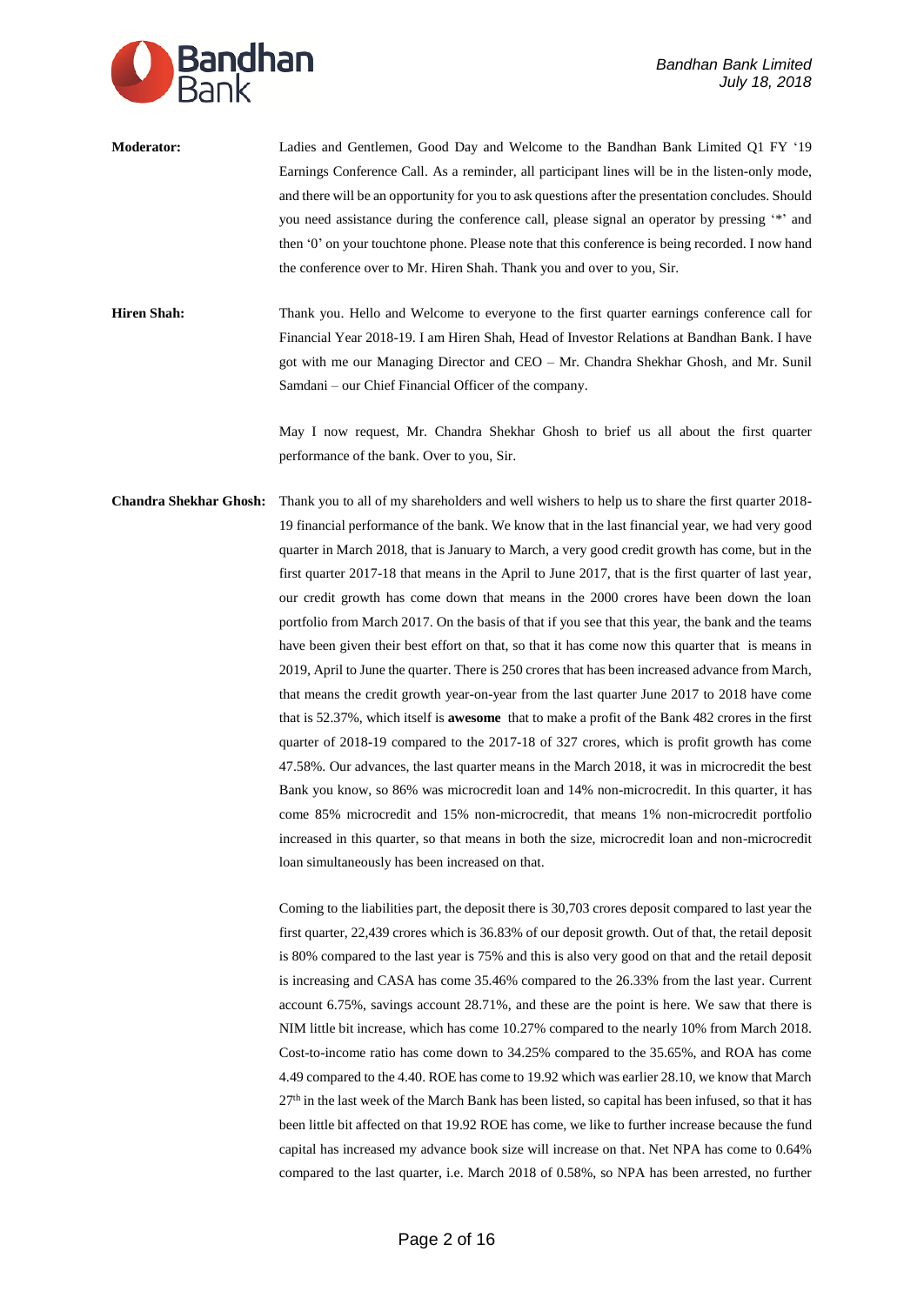

increase on that. We are controlling the OTR, One Time Repayment, rate on a daily basis, 98.89% that is regularly repayment is coming in this percentage, so these are the total Bank has been performed.

We are now 937 branches, one branch increase in the last quarter, seven lakh new customers added. Out of that in the microcredit channel, they have increased the four lakh new customers which have been helped us to increase our advance and they are borrowers and the Bank branch has given three lakh new customers, average one lakh per customer per month which also has been helped us to increase our retail deposit more, so these are the total position of the Bank as of now, so I give the thank you again to all of you to given this opportunity to grow in the Bank, so I hope that you have some questions, you can ask and accordingly I would like to share my others any point is missing.

**Moderator:** Thank you very much, Sir. Ladies and Gentlemen, we will now begin the question and answer session. The first question is from the line of Nishant Shah from Macquarie. Please go ahead.

**Nishant Shah:** Sir, three questions from me, first any update from the RBI on the promoter stake sale issue, have they given you a guide path, some extension, any update on that? Second on the growth, we have seen some robust growth, could you give some more granular details on this like what geographies we have grown, that particularly would be really helpful? Third question is on the seasonality, so in 4Q we are really seeing tremendous disbursement growth and falling quite sharply in 1Q, so what explains that seasonality in microfinance, I do not think it is that Stark in other companies, so what is different with our company any comments here? Thanks.

**Chandra Shekhar Ghosh:** Thank you. First point is the RBI perspective on that, you know that after the listing of the bank, there is a lead of that one year lock to all shares not to sell who are in promoter category, so that we are getting that time is one year and other than this, we are now discussing with RBI, it is already been done, so we will be like under process on that how RBI will guide, accordingly we like to further take steps. The second question is the growth is high, actually if you go through our growth of the bank or microfinance, if you see that earlier I also shared with all of you, this is year-on-year growth is 51%, so this is the normal nature, we say that sometimes it is going down. Last year it has been go down, this is one point, you know that this is in 2016-17 issue, it has been affected '17-18, so we are very conservatively grow in that and choose some of the customers, increase the loan amount to the customer, and very scared in that time, so that in the first quarter if you see that our advance book have been come down from March figure of 2000 crores, so when it has been gradually it is coming on that the position is good and the NPA is arrested, the payment is coming, people have come normally and people business growth has also come, GST is now formalizing on that. Now, credit growth, credit demand is normal nature, so in that sense if you see that our June figure of the advance, March figure is only 250 crores thereabout. Second point that is the last quarter, we have not any that much of the if you say that microcredit loan is 90% and 10% was in the non-microcredit loan, but now it has come nonmicrocredit loan 15% and the microcredit loan is 85% that means non-microcredit loan also increasing on that, so that impact has come on that basis. Final point, I will say that because of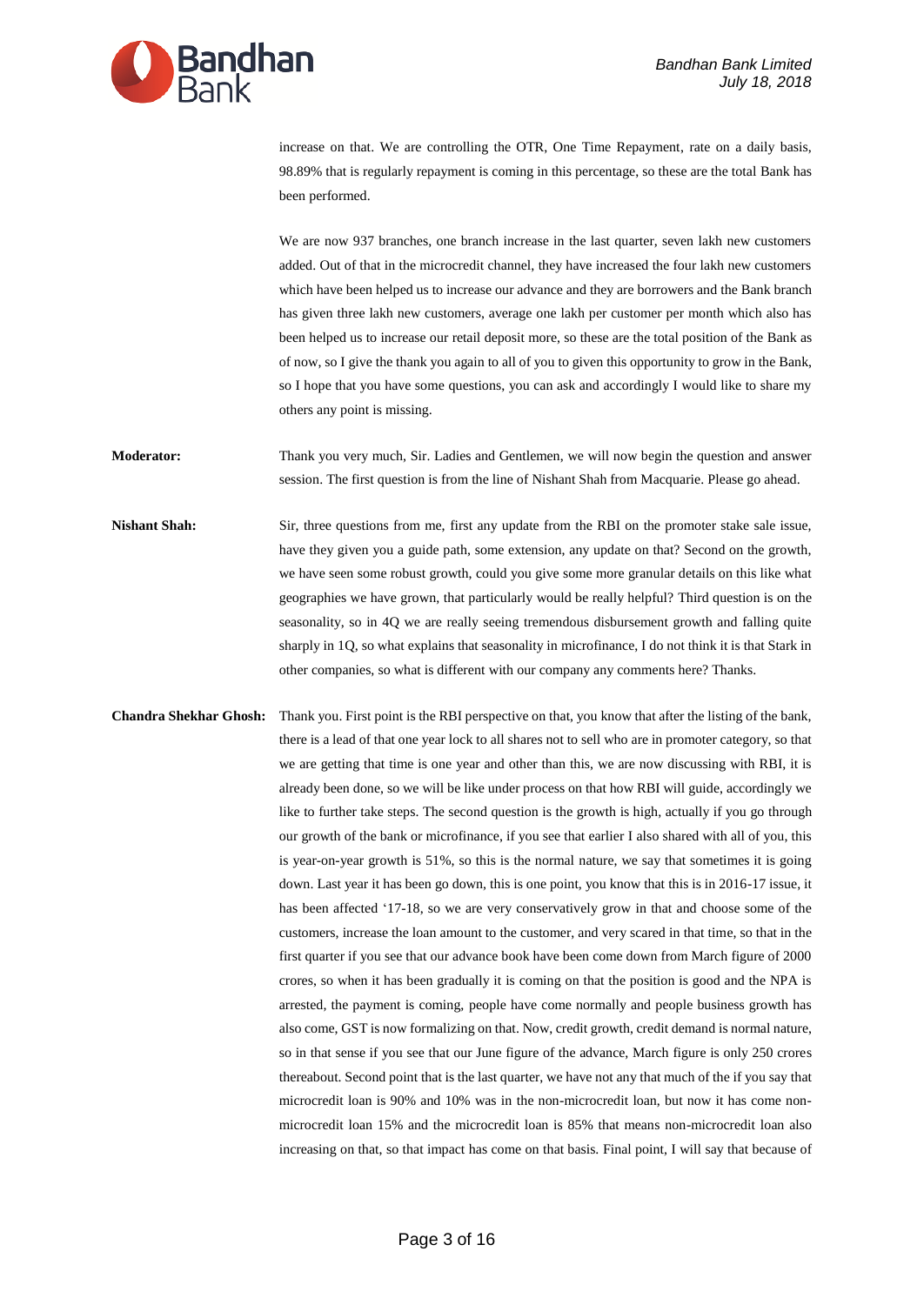

the denominator is little bit reduced from the March figure, so that percentage wise has come 52% from that.

- **Nishant Shah:** Sir, my question was more on the geographic mix, like are we growing more in the same in our Eastern markets or are we taking, so anecdotally we know some other geographies you are pushing the pedal on growth, so is that actually happening just wanted to confirm?
- **Chandra Shekhar Ghosh:** If we see that in the seven lakh new customers added and four lakh customers added in microcredit, which is net of if you see our borrower, our borrower is now 80.80 lakhs borrowers, out of that 80.80 lakhs borrowers it was in the last quarter 78.26 lakhs, so if you see that the 2.5 lakhs borrower have been net increase, so that means some customer have closed their loans, they may take the loan next, but that day that is three lakhs received the loan and that net customer, new customer has large amount is coming from the other than East region, because you see that our Eastern region more of the microcredit office or DSC, our average borrower part of the DSC and near to our standard, but other states the number of borrowers of those DSE are low because they are new DSC, so that growth has come from the new borrower growth has come from the other then East, which has been gradually there portfolio is increasing.
- **Nishant Shah:** Just the last question was on seasonality, so this sharpness of seasonality are not seen in other microfinance companies, so could you just explain that like 40% dip in your disbursement sequentially, so what explains that, is it something structurally there with our company because we are different or something else?
- **Chandra Shekhar Ghosh:** Seasonal, if you see the disbursement depends on demand of the customer and the second point is how many new customers I have been adding on that. I will give you one example of that, when we become a Bank, so we have closed all Saturday, group have been closed and transport to the other on that but newly, we have developed in the last year in the last quarter or before of that, the Saturday group they are forming and fortnightly installment collection system, so if any month there were four Saturday, first Saturday will be collection, second Saturday off, third Saturday collection, that means fortnightly customer will keep the installment and so that it has increased very good number of new customers, even existing DSC also which helped on that to come on that. Hard point is there we are very much concerned about maintain the discipline with attendance and physical meet with the group my staff on that, so that have been hit on that gradually, it is a good sense on that people behavior will not be disturbed and they are regularly repaying and when the loan is complete and their portfolio is like demand of businesses is growing, GST disturbance is coming down and demonetization is not the issue, I hope that also helps to us to improvise on that, if you calculate on that in total sector in microcredit, 60% growth, 100% growth is seen across the country on that.
- **Moderator:** Thank you. The next question is from the line of Saurabh Kumar from JP Morgan. Please go ahead.
- **Saurabh Kumar:** Sir, I am referring to the Slide 10 of your investor presentation, so basically the volume growth we have had is 18%, but the value growth is almost 45, so there is a pretty big increase which is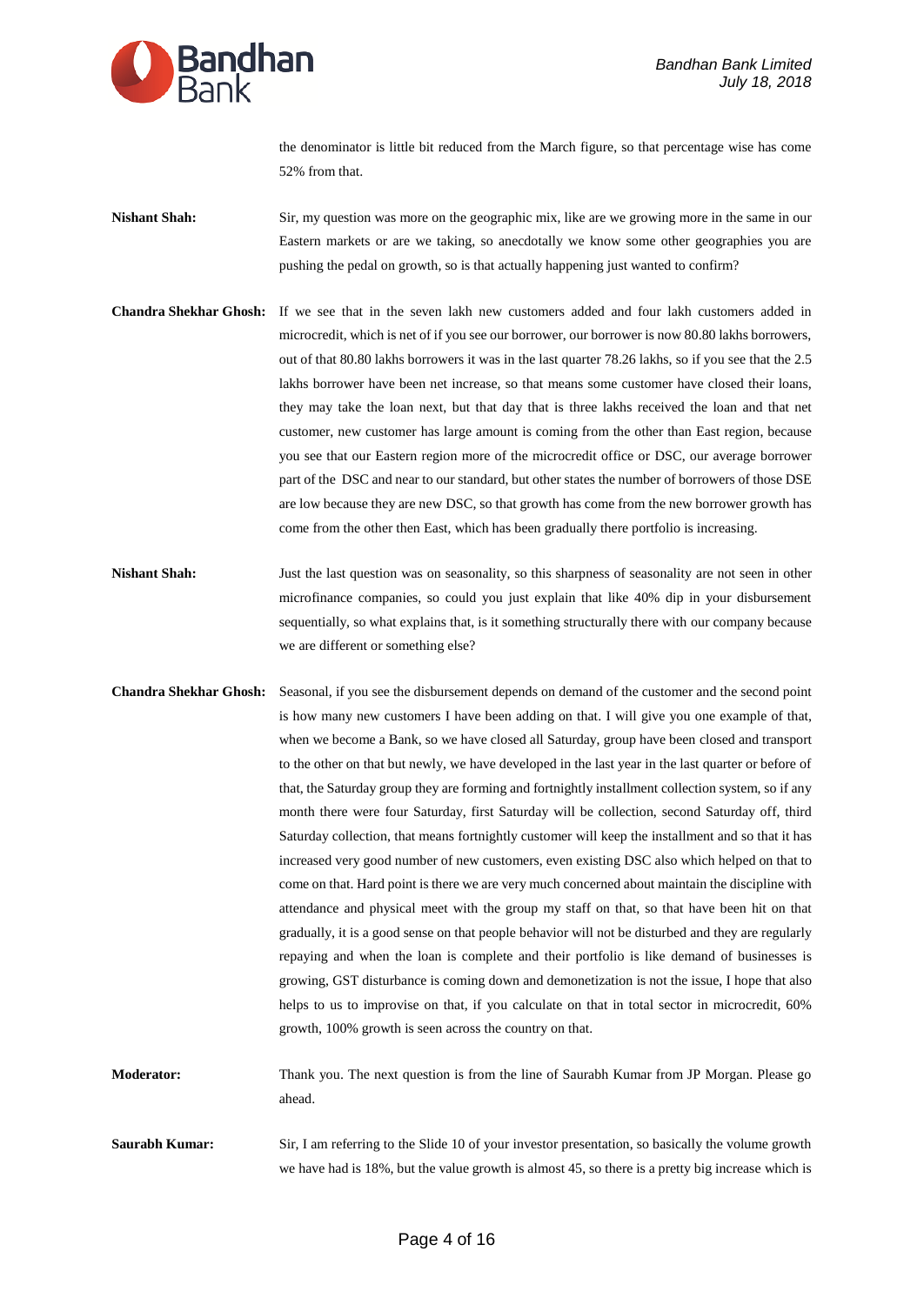

happening in terms of ticket size of the loan and that has happened over the last two years, so Sir, is there how much more leeway do you think you have to increase the ticket size of the loan from here?

**Chandra Shekhar Ghosh:** If you see the ticket size of the loan in the disbursement point of view, it depends on how many of my customers are matured customers. If you see that our overall total customers, they have 72% customer who has only single loan and because of now as a Bank and now customer are getting that our interest rate is a little bit better than other any MFI or SFB or Bank because it is 4% below in our range, so sometimes they are also closing other bank loans or other MFI loans, coming to us I cannot stop this, it is good for that because we are also analyzing the cash flow perfectly, this is one cause, but if other cause if you see, there is an outstanding basis of the average loan size. In the last March, it was 35,965 per borrower of microcredit, it has come June 35,275 that means if in that sense in 700 average per customer loan outstanding has come down. We are very much tracking on that, it is not anything adverse on that.

**Saurabh Kumar:** Sir, the NBFC MFIs have relaxed their norms for this year from 60,000 to 80,000 of lending, will that kind of help you for growth this year or?

**Chandra Shekhar Ghosh:** It is as per RBI norms one lakh. They internally set up 60,000 then come 80,000, so it is not impact on that to the bank to us.

- **Saurabh Kumar:** Sir, just one last question on your deposit, so basically looking at the break up of deposit, savings has actually seen a very sharp increase, but not so much on the term deposit retail, I mean retail TDs so why would that happen?
- **Chandra Shekhar Ghosh:** If you see that in our deposit, now total deposit has come 30,703, which is you will see that the March figure because our capital has come, the cash flow is good, so why we like to keep my bank deposit continually, we are not renew the bank deposit so that has been come down on that. In other sense if you see that my retail deposit in percentage wise is 80% compared to the 75% of the last year, and if I go to my retail deposit, it was in Quarter-4 that means in the last year, 24,361 it has come 24,556 and if we come to this in the first quarter of 2017-18, it was 16,996 that mean 17,000. Now, increase is 24,000, that means the 7500 is increase the retail deposit compared to the year-on-year, we are on track on this.
- **Sunil Samdani:** Year-on-year the retail deposit growth is 44%, the overall deposit growth is 37%, so actually year-on-year, our retail deposit has done well. It is the wholesale deposit which we brought down.

**Moderator:** Thank you. The next question is from the line of Rahul Jain from Goldman Sachs. Please go ahead.

**Rahul Jain:** I have got a few questions, number one is, is it possible to kind of know what exactly is driving the strong growth in our client base especially on the microfinance side and in that context can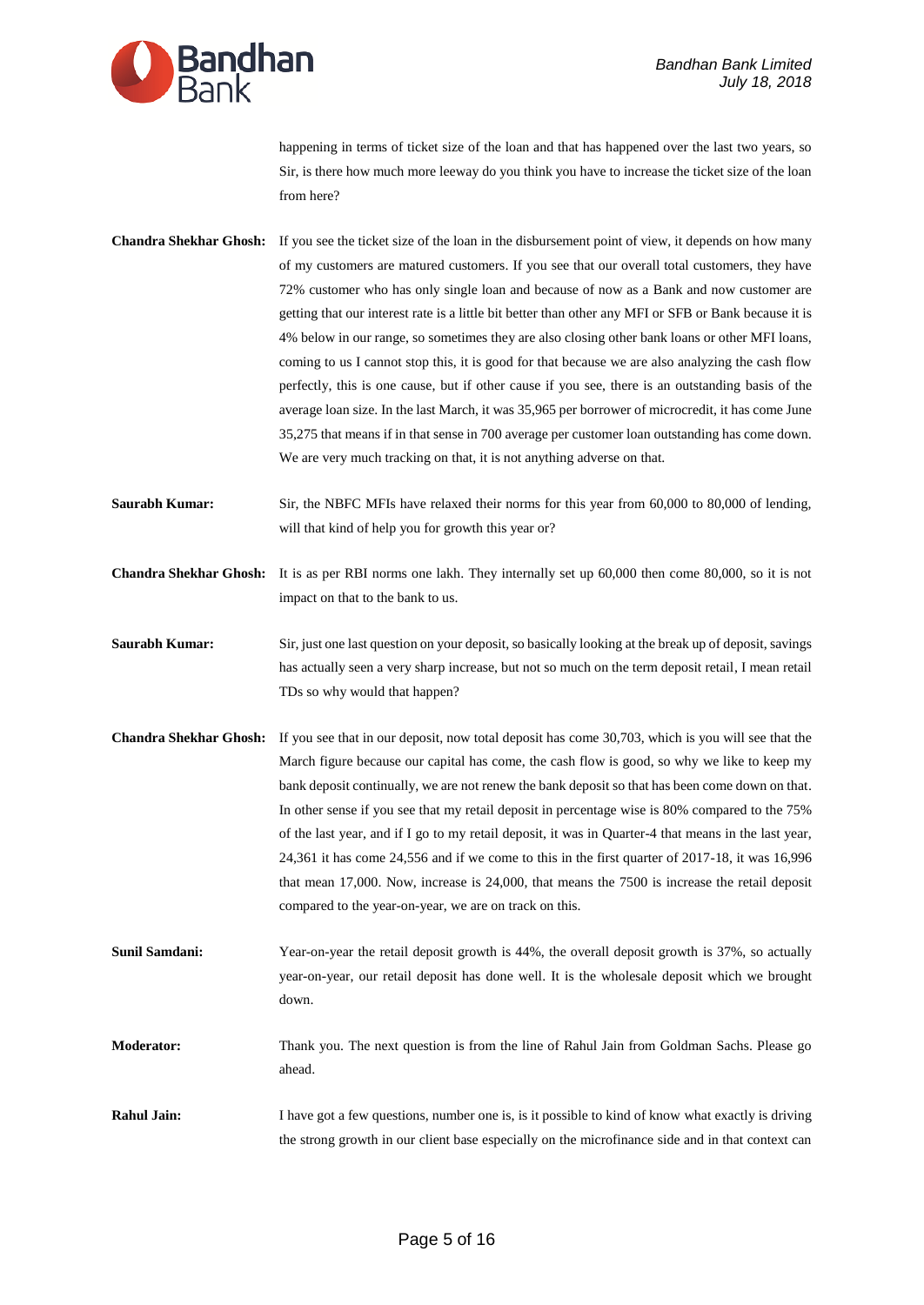

we know how much of the incremental addition is happening outside of our home market, which is East and North-East?

- **Chandra Shekhar Ghosh:** Thank you. I also mentioned about it again I am saying on that, there is four lakh new microcredit customers we have added in the last quarter, that is there two to three meanings on that, one thing is that those are the area our DSC are not in full standard of the 3500 borrowers is there, they are adding the new customers, this is one. Second point is there is Saturday, the earlier Saturday was a holiday, now also holiday but second and fourth Saturday. Now, we have developed the new way the product of fortnightly installment, so that only for the Saturday first and third Saturday, my staff is going to the village and organizing the group meeting and given the loan for fortnightly repayment, so that number of clients have been increased now and I saw that is the help on to increase the number of clients in microcredit.
- **Rahul Jain:** Sir, is it possible to know the new to credit customer that we would have, of these four lakh customers that we have added, how many would be new to credit customers, i.e., do not have any other loan from any other microfinance company or a bank and has come to us, can we know the breakup if we have it handy?
- **Chandra Shekhar Ghosh:** We do not have that breakup in my hand, but I know that is 72% of our total customers have single loan only from Bandhan, but as the new customer we are strategically educating our staff on that, they are trying to reach more people who have not any loan, so I do not have that data in my hand to share with you.
- **Rahul Jain:** The other question is on we have got two microfinance products on which we charge different IRR, Sir, is it possible to get the mix of that in our microfinance book, for example, I think we have got Suchana and Srishti as one product where the IRR are 18% or thereabouts and the other product Suraksha and Sushiksha where the IRRs are lower, so can we know the mix of these two in the microfinance book?
- **Chandra Shekhar Ghosh:** These are all our book in the microcredit on that mix, so you see that the Suraksha and others are very much social product on that, what has happened those customers are only within two years successfully continuing with us and they have a need on that some small amount of the loan for education for their children, need for health purpose for the loan, because otherwise they will lost their capital of the business and immediately stop my installment, it is better on that we can give this, it will be like Rs. 10,000 they can take loan for family treatment if it is in case they require on that and that have been hit also more to control of NPA and default on that. Other point also this is also given on that they can use it for set up a centrally active and that will be also on that we are doing on that.
- **Sunil Samdani:** This is strictly well-monitored, this is a very small percentage of our total book about 0.5%, it is on the genuine need and we take the documentary proof of the family.

**Chandra Shekhar Ghosh:** If they are not properly used on that, they will be paying us in a business mode interest.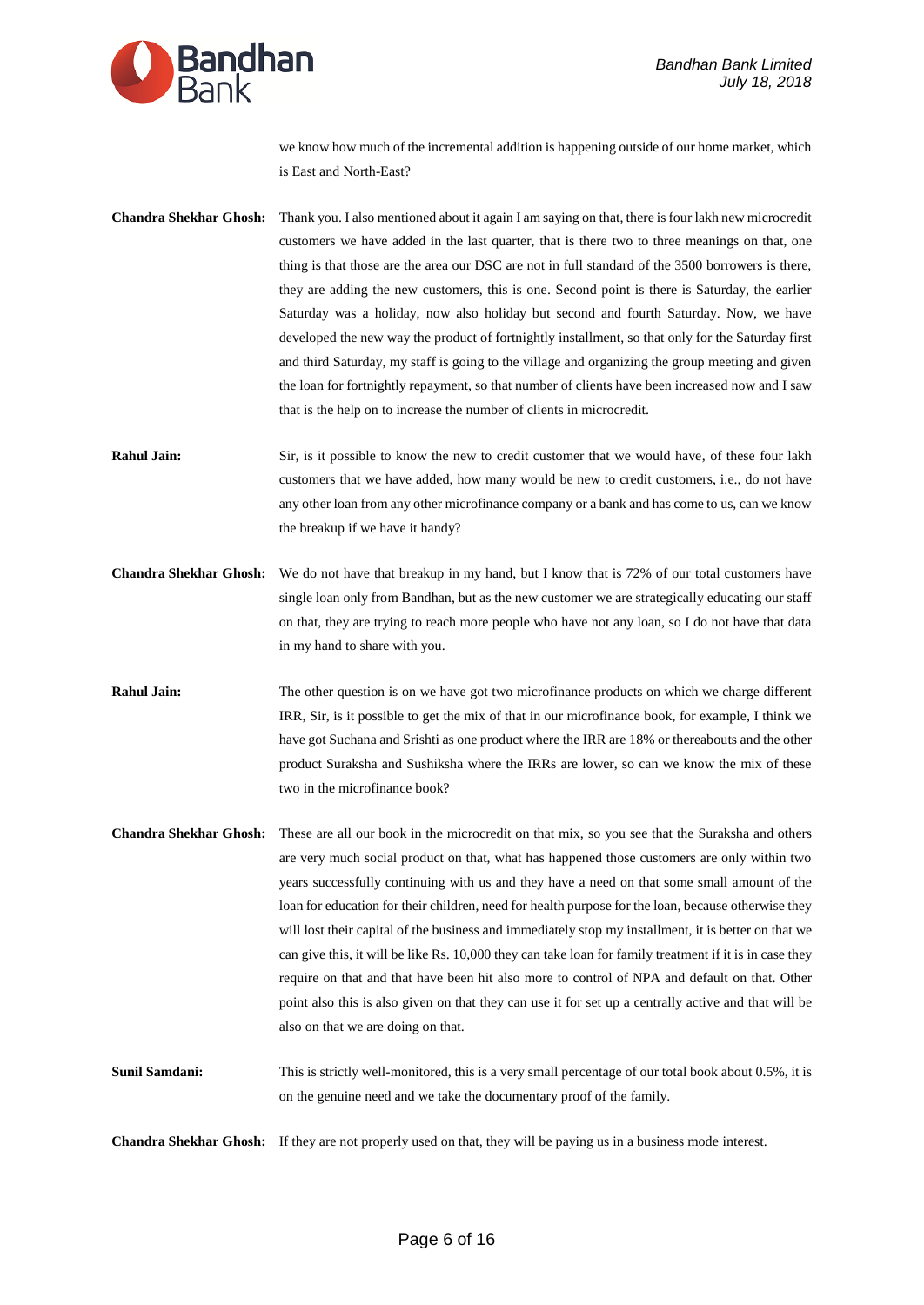

| <b>Rahul Jain:</b>            | The other question was just a data point, what is our average SA deposit cost last quarter?                                                                                                                                                                                                                                                                                                                                                                                                                                                                                                                                                                                |
|-------------------------------|----------------------------------------------------------------------------------------------------------------------------------------------------------------------------------------------------------------------------------------------------------------------------------------------------------------------------------------------------------------------------------------------------------------------------------------------------------------------------------------------------------------------------------------------------------------------------------------------------------------------------------------------------------------------------|
| <b>Chandra Shekhar Ghosh:</b> | Our deposit cost if you see that it has been factor wise is two, one point is there if we like to<br>exploit our capital, it is in 6.53.                                                                                                                                                                                                                                                                                                                                                                                                                                                                                                                                   |
| <b>Rahul Jain:</b>            | Sir, sorry, I meant average savings deposit cost?                                                                                                                                                                                                                                                                                                                                                                                                                                                                                                                                                                                                                          |
|                               | Chandra Shekhar Ghosh: Average savings deposit cost of 5.1%.                                                                                                                                                                                                                                                                                                                                                                                                                                                                                                                                                                                                               |
| <b>Rahul Jain:</b>            | Has this gone up from the last quarter because I remember it used to be about some 5%?                                                                                                                                                                                                                                                                                                                                                                                                                                                                                                                                                                                     |
| <b>Chandra Shekhar Ghosh:</b> | It has gone up because you know that we have the savings product which is we given that offer<br>to the customer who have deposited the money more than one lakh to the savings account and<br>they will get that as 6% interest, so that is more than one lakh contribute, 67% of our savings, so<br>for that reason it has been going little bit upon that.                                                                                                                                                                                                                                                                                                              |
| <b>Rahul Jain:</b>            | Sir, we are getting into an election period I think from third quarter of this year and there have<br>been spate of farm loan waivers that were being announced by various state governments in the<br>past, so if there is any repeat of any such announcements, you have seen multiple cycles, multiple<br>such announcements, do you see any correlation of that on the performance of the loans by the<br>microfinance borrowers, can you share some incidences with us in the past?                                                                                                                                                                                   |
| <b>Chandra Shekhar Ghosh:</b> | If you see that in the past is very good experience from the customer point of view and from our<br>point of view, so that now customer see that really, they are not captured, or they are not the<br>qualified with the agriculture loan waiver because nobody has got that benefit, but only the<br>rumor have been, sensitized by the some of the interested people from many lenders, some<br>political leaders on that. Now, people understand about it, it is not their part so that I feel that in<br>future it is not very big issue will come on that, we are already immunized.                                                                                 |
| <b>Moderator:</b>             | Thank you. The next question is from the line of Ravi Singh from Ambit Capital. Please go<br>ahead.                                                                                                                                                                                                                                                                                                                                                                                                                                                                                                                                                                        |
| <b>Ravi Singh:</b>            | Sir, you classify your non-micro-banking assets across retail, SME, and small enterprise loans,<br>could you just explain how you categorize different loans across in Agri, what are the nature of<br>these loans, ticket sizes, secured and unsecured?                                                                                                                                                                                                                                                                                                                                                                                                                   |
| <b>Chandra Shekhar Ghosh:</b> | It is not very much classified on that, only I say that the microcredit we have that up to Rs.<br>1,50,000 loan we have treated it as microcredit, which is we have the amount of 27,933 crore.<br>We have SEL product, which is very similar to MSME and which is 1724 crores and loan size<br>is one lakhs to 10 lakhs, and SME there is 1800 crores and this is more than 10 lakhs and this<br>amount is there and average is 40 lakhs of this loan. In retail, we have two types of loan here,<br>one is in personal loan and second one is in housing and LAP, so these we are 1116 crores, so<br>these are the three figures total 4658 crores is a non-microcredit. |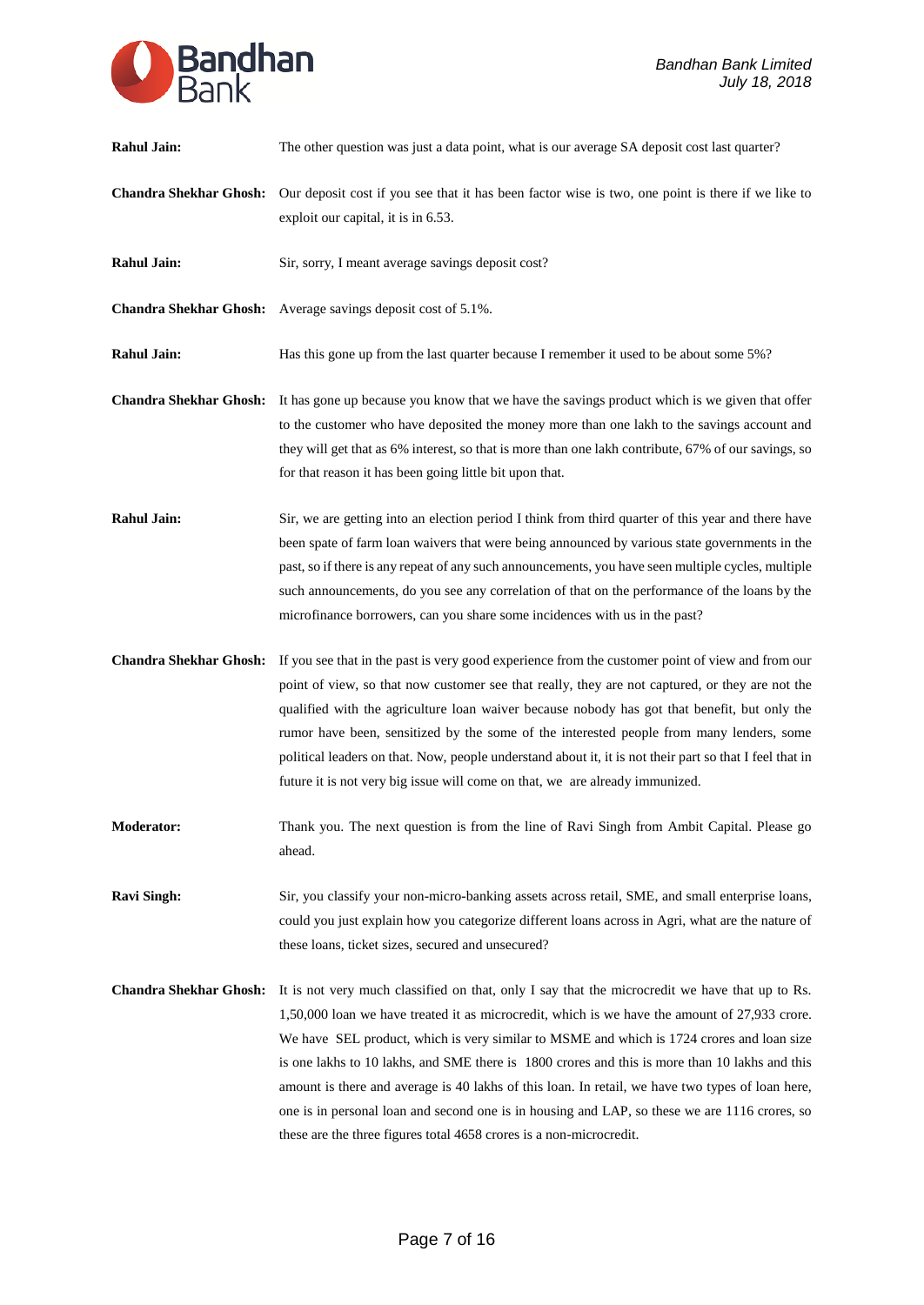| <b>Ravi Singh:</b>            | Sir, other than housing loan and LAP in the non-micro-banking, what is the share of secured<br>loan versus unsecured loans?                                                                                                                                                                                                                                                                                                                                                                                                                                     |
|-------------------------------|-----------------------------------------------------------------------------------------------------------------------------------------------------------------------------------------------------------------------------------------------------------------------------------------------------------------------------------------------------------------------------------------------------------------------------------------------------------------------------------------------------------------------------------------------------------------|
|                               | Chandra Shekhar Ghosh: I say that all non-microcredit are secured.                                                                                                                                                                                                                                                                                                                                                                                                                                                                                              |
| <b>Ravi Singh:</b>            | What is the typical security in these loans?                                                                                                                                                                                                                                                                                                                                                                                                                                                                                                                    |
| <b>Sunil Samdani:</b>         | For SEL, it is only primary security which is the stock, for all others, we will have collateral<br>except personal loan, of course.                                                                                                                                                                                                                                                                                                                                                                                                                            |
| <b>Moderator:</b>             | Thank you. The next question is from the line of Manish Ostwal from Nirmal Bang Securities.<br>Please go ahead.                                                                                                                                                                                                                                                                                                                                                                                                                                                 |
| <b>Manish Ostwal:</b>         | Sir, my question first on spread increase quarter to quarter from 8.4% to 9.6%, can you explain<br>the surplus behind it?                                                                                                                                                                                                                                                                                                                                                                                                                                       |
| Sunil Samdani:                | Spread is at 8.9 for Q1 FY '19, this has gone up from                                                                                                                                                                                                                                                                                                                                                                                                                                                                                                           |
| <b>Manish Ostwal:</b>         | Sir, I am comparing Quarter-4 FY '18 to Quarter-1 FY '19?                                                                                                                                                                                                                                                                                                                                                                                                                                                                                                       |
| Sunil Samdani:                | 8.4 has gone up to 8.9, so obviously our cost of funds has come down and further because of<br>raising of equity, the benefit has come to spread as well as NIMs. We have raised equity only in<br>the last week of March that benefit has come in this quarter.                                                                                                                                                                                                                                                                                                |
| <b>Manish Ostwal:</b>         | Second question on the, can you provide the breakdown of your non-interest income in terms of<br>fee income and Treasury and others?                                                                                                                                                                                                                                                                                                                                                                                                                            |
|                               | Chandra Shekhar Ghosh: If you see that our three category of mainly the two categories of the income is non-interest<br>income. One category which is the processing fee, which is recharged from the loan, and second<br>point is our PSLC certificate, which is called the Private Sector Lending Certificate, which is<br>another income is coming because our 95% of the loan are priority sector qualified, so that we<br>are selling it to the other bank, so that we earn some money that is in here. These are the two<br>major that is coming on that. |
| <b>Manish Ostwal:</b>         | Can you quantify the number, Sir?                                                                                                                                                                                                                                                                                                                                                                                                                                                                                                                               |
| <b>Chandra Shekhar Ghosh:</b> | Processing fee would be about 100 crores and balance is coming from PSLC.                                                                                                                                                                                                                                                                                                                                                                                                                                                                                       |
| Sunil Samdani:                | PSLC is about 65 crores and then there are other small charges like MDR Charges etc                                                                                                                                                                                                                                                                                                                                                                                                                                                                             |
| <b>Manish Ostwal:</b>         | This operating expenses growth which is at 38.49% YOY and close to 18% increase in quarter<br>to quarter, so the pace of operating expenses will continue in FY '19 or we see some moderation,<br>how do you see that thing?                                                                                                                                                                                                                                                                                                                                    |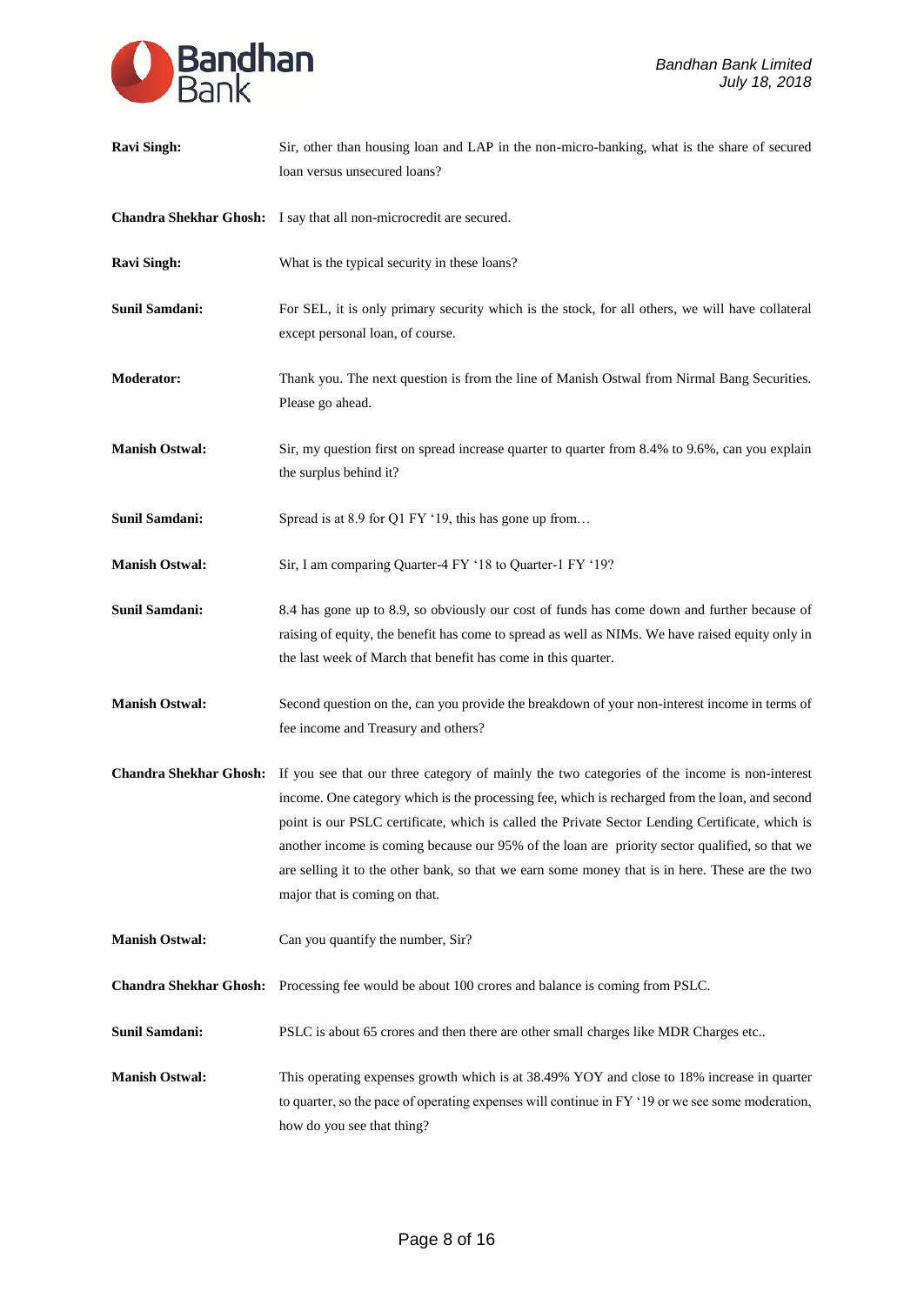

- **Sunil Samdani:** If you see during the last financial year, we have increased our distribution footprint and we are also launching the non-microfinance products, that is where the investments are made. , so as a cost to income, we are working on maintaining it at last year's level which is about 35%, we will continue to keep investing in business when the times are good.
- **Manish Ostwal:** Last on the microfinance business side, Sir, can you provide some insight about compared to your last quarter collection efficiency in microfinance business versus Quarter-1 FY '19, can you talk about some numbers and the overall geographical, any weakness in particular geography, it will be great?
- **Chandra Shekhar Ghosh:** Number is not in my hand, because this number is dependent on that how much of my disbursement client is there on the basis of that amount will depend on that, but what we saw that is this is an OTR we are calculating on that, on-time repayment rate. It has been gradually it is increasing on that, so now it has come to the 98.89%, so which was earlier it is little bit above of 98% so that it is growing more means OTR today how many customers are due to give the minimum one installment, how many they have given minimum one single installment and what is the ratio, so we see that it is increasing that has been helped us to maintain the portfolio quality of the book.
- **Manish Ostwal:** For the full year what is our credit cost guidance, Sir?
- **Sunil Samdani:** Typically, we have budgeted for 1% credit cost.
- **Moderator:** Thank you. The next question is from the line of Anusha Raheja from LKP Securities. Please go ahead.
- **Anusha Raheja:** Sir, what was the quantum of sell down of assets that you would have done in this quarter?
- **Sunil Samdani:** This quarter we have not done any additional IBPC, we have done mostly through PSLC route where the portfolio does not get sold, it is only the rights of priority which is sold. We generated a premium or fee income of 256 crores which we will be amortized over four quarters.
- **Anusha Raheja:** Why is the income getting amortized over four quarters?

**Sunil Samdani:** Because PSLC typically the way it works is on first of April, whatever you do PSLC sell down remains with the buyer till March  $31<sup>st</sup>$  and on April  $1<sup>st</sup>$  it comes back, so in the first quarter you have the entire book available to you for down sell, which is essentially for the entire year, so since this is the book available for the entire year which I am doing it in the first quarter, it is a prudent practice to amortize it over the four quarters.

**Chandra Shekhar Ghosh:** This is our opportunity, because 96% of book are priority sector qualified, I have need in only 40%, so the 56% I can like to sell.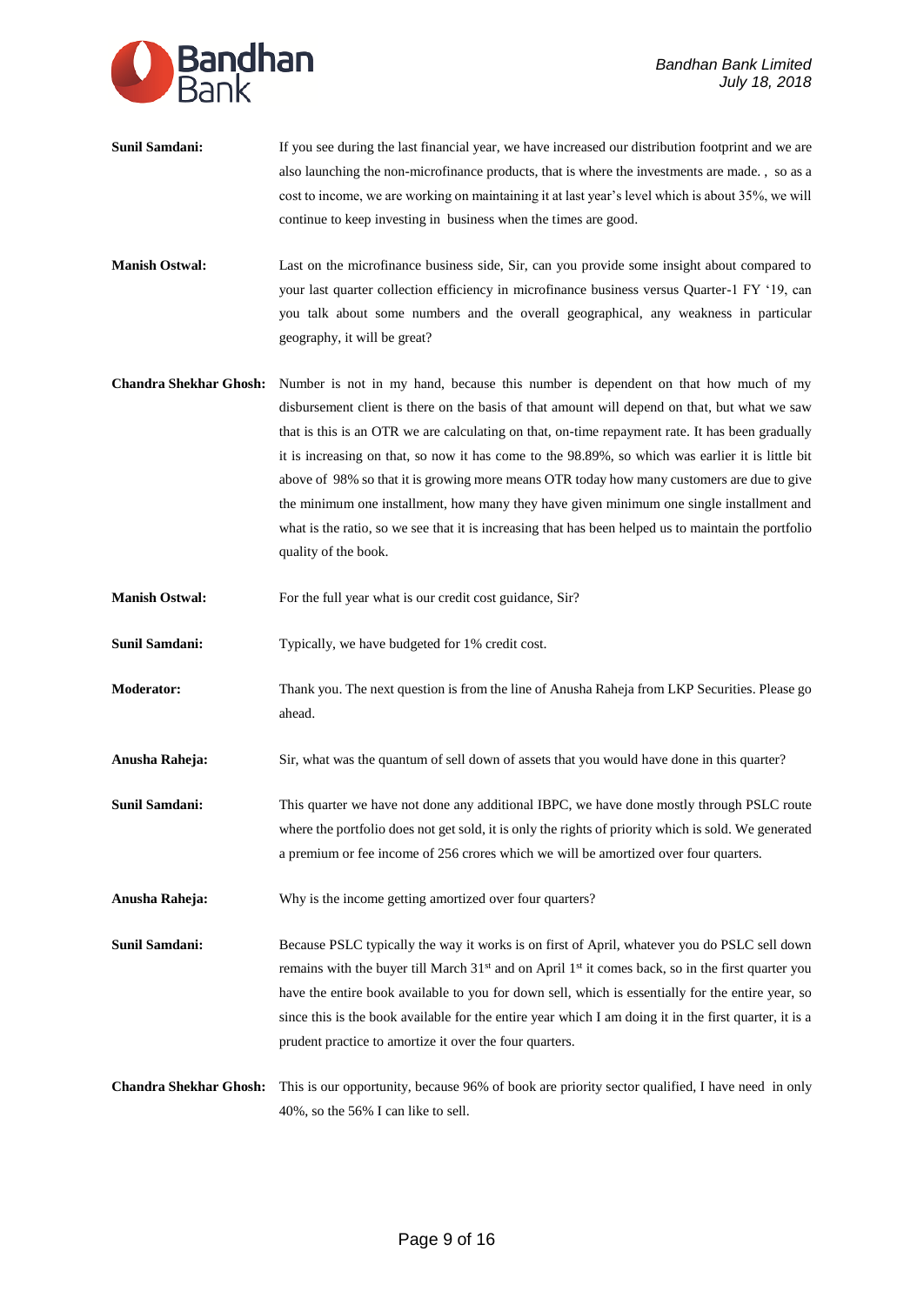

| Anusha Raheja:                                    | Sir, just one thing on this sell down, the net gains that you receive in IBPC and the net gains that<br>you receive in PSLC, in the later case the net gains realized are lesser as compared to IBPC, is<br>that correct?                                                                   |
|---------------------------------------------------|---------------------------------------------------------------------------------------------------------------------------------------------------------------------------------------------------------------------------------------------------------------------------------------------|
| <b>Chandra Shekhar Ghosh:</b>                     | It is market driven because the market is asking PSLC mood in this time compared to the IBPC,<br>this is one. Second point, the last quarter PSLC was not introduced in that time, so that in that<br>time we did only IBPC.                                                                |
| Anusha Raheja:                                    | That part is understood it is more of market driven, but I just want to understand is the net gains<br>realized?                                                                                                                                                                            |
| <b>Sunil Samdani:</b>                             | In a perfect environment it should be same, but obviously the environment is never perfect and<br>compulsions are different. Today, most public sector banks struggle to meet their capital<br>adequacy, so they prefer PSLC route rather than taking assets on their book.                 |
|                                                   | Chandra Shekhar Ghosh: When the credit growth will come, automatically this market will again increase.                                                                                                                                                                                     |
| Anusha Raheja:                                    | But is it fair to assume that probably you will receive 1% of the amount of sell down?                                                                                                                                                                                                      |
| <b>Sunil Samdani:</b>                             | It depends upon category to category, you know there are four categories, small marginal<br>farmers, Agri, Micro and others, they all have different premiums based on demand and supply,<br>during this quarter we have been able to generate a premium of about 1.5% with the mix of all. |
| Anusha Raheja:                                    | What was the spread and the margins that you had in the last quarter?                                                                                                                                                                                                                       |
| Sunil Samdani:                                    | You are talking about spread and NIMs?                                                                                                                                                                                                                                                      |
| Anusha Raheja:                                    | Yes.                                                                                                                                                                                                                                                                                        |
| <b>Chandra Shekhar Ghosh:</b> 10.27% is the NIMs. |                                                                                                                                                                                                                                                                                             |
| Anusha Raheja:                                    | Basically, just want to understand why the yields have come off in this quarter from if you just<br>look at from 16.7 to 15.4, like what has been the reason for the fall in the yields?                                                                                                    |
| <b>Sunil Samdani:</b>                             | As the mix of Micro to non-Micro changes and as the non-Micro book increases, which is<br>comparatively at lower yield, the overall yield will also change. In Q1 FY 18, the non-Micro<br>book was less than 10%, today it is 15%.                                                          |
| Anusha Raheja:                                    | So that is that the only reason or you have tinkered with the micro-lending rate as well in this<br>quarter?                                                                                                                                                                                |
| <b>Chandra Shekhar Ghosh:</b>                     | There is an increase.                                                                                                                                                                                                                                                                       |
| Anusha Raheja:                                    | Basically, I just want to understand even if the spread or the margins, is there upwards or the<br>downwards movement should be linear?                                                                                                                                                     |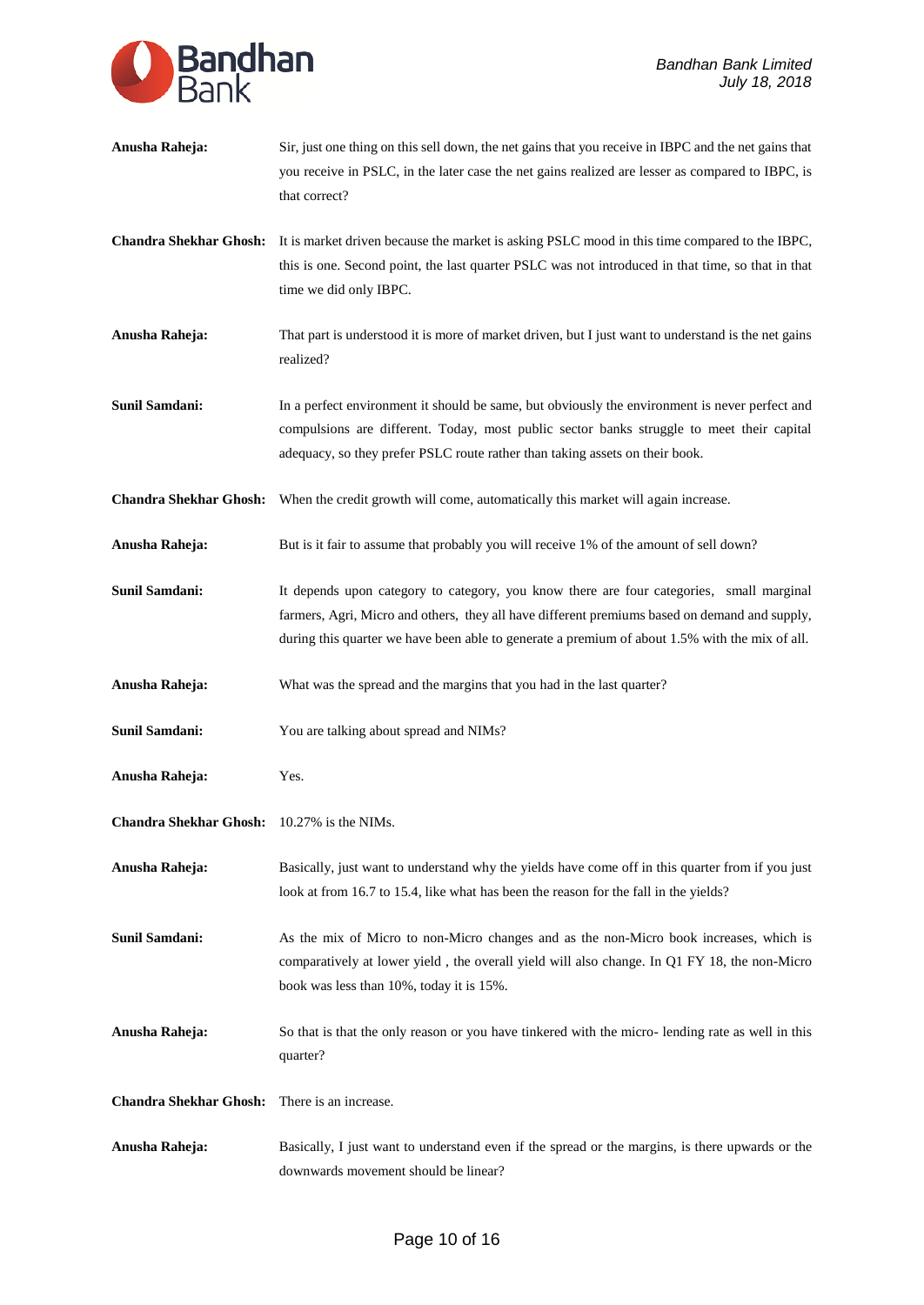

| <b>Chandra Shekhar Ghosh:</b> | Something also is there, when any default customer is coming to repay the amount, automatically<br>our yield on loan and advances will little bit increase.                                                                                                                                                                                                                                                                                                                                                                            |
|-------------------------------|----------------------------------------------------------------------------------------------------------------------------------------------------------------------------------------------------------------------------------------------------------------------------------------------------------------------------------------------------------------------------------------------------------------------------------------------------------------------------------------------------------------------------------------|
| <b>Sunil Samdani:</b>         | In this first quarter, we got the benefit of equity that we raised in the last week of March, so that<br>also helped us increase.                                                                                                                                                                                                                                                                                                                                                                                                      |
| Anusha Raheja:                | Going ahead for this current fiscal, what will be the broader call on the margins one can take,<br>how do we look at the margins going forward?                                                                                                                                                                                                                                                                                                                                                                                        |
|                               | <b>Chandra Shekhar Ghosh:</b> We are trying to really maintain on that.                                                                                                                                                                                                                                                                                                                                                                                                                                                                |
| Moderator:                    | Thank you. The next question is from the line of Sameer from JM Financial. Please go ahead.                                                                                                                                                                                                                                                                                                                                                                                                                                            |
| Sameer:                       | Just wanted to know what was the TD retail number for March '18?                                                                                                                                                                                                                                                                                                                                                                                                                                                                       |
| <b>Sunil Samdani:</b>         | Our total retail on March which includes CASA was 24,631.                                                                                                                                                                                                                                                                                                                                                                                                                                                                              |
| Sameer:                       | How does one read the sequential decline in CASA as well as the overall deposit number?                                                                                                                                                                                                                                                                                                                                                                                                                                                |
| Sunil Samdani:                | If you see the overall deposit number about 3000 crores we have reduced our bulk deposits, that<br>is where the maximum reduction has happened. We raised equity of about 3600 crores and<br>accordingly reduced high cost bulk deposits.                                                                                                                                                                                                                                                                                              |
| Sameer:                       | CASA reduction I think you are fine with SA being primarily moved to some TDs, but even the<br>CA part of it?                                                                                                                                                                                                                                                                                                                                                                                                                          |
| <b>Chandra Shekhar Ghosh:</b> | CA will take some time on that because the CA basically has come from the current account, so<br>we have not that much of the corporate credit or corporate business service, so that it is little bit<br>is there, so we are gradually like to thinking about it how it can be provided some of the MSME<br>segment of service which can give the CA balance to the bank and of course some of the salary<br>account are now going as the new product to the corporate sector which can be also help us to<br>come to some of the CA. |
| Sameer:                       | Secondly on the retail bank, general banking asset product, have they been launched at all<br>branches?                                                                                                                                                                                                                                                                                                                                                                                                                                |
| <b>Chandra Shekhar Ghosh:</b> | No, it is a separate asset Centre and control from headquarters and separate department, but they<br>are helping us with the source some of this the good proposal and sent it to the asset centre and<br>asset centre independently process it and accordingly there will be disbursal through that branch.                                                                                                                                                                                                                           |
| Sameer:                       | But all branches today are enabled to disburse or source these products or is that some of the<br>branches are doing it and some branches are yet to roll it out?                                                                                                                                                                                                                                                                                                                                                                      |
| <b>Chandra Shekhar Ghosh:</b> | Not all branches are that much of the capacity, sometimes it is not that up to the mark. For new<br>branch, we are not likely to give that responsibility, we like to more focus on that liability                                                                                                                                                                                                                                                                                                                                     |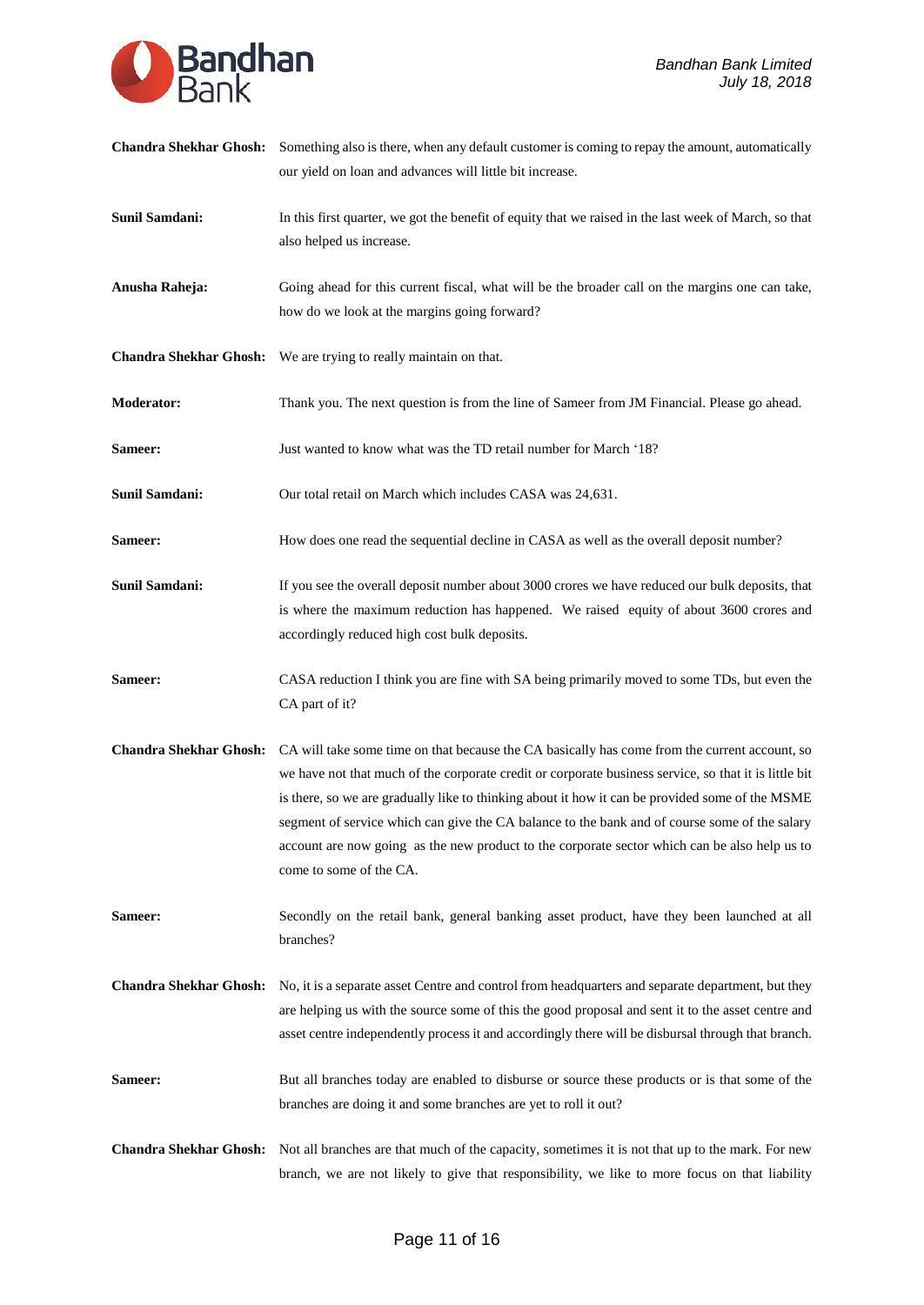

|                                     | customer, new account, so that it is there, but if something the proposal has come they will send<br>it to the asset centre.                                                                   |
|-------------------------------------|------------------------------------------------------------------------------------------------------------------------------------------------------------------------------------------------|
| Sameer:                             | One final thing, how does the loan book stand from an East plus North-East versus the rest of<br>India, any percentages, has it materially changed from what it was three quarters back?       |
|                                     | <b>Chandra Shekhar Ghosh:</b> Our East loan book size is 57% and balance is 43% is in non-East.                                                                                                |
| Moderator:                          | Thank you. The next question is from the line of Jai Mundhra from B&K Securities. Please go<br>ahead.                                                                                          |
| Jai Mundhra:                        | Sir, couple of data points question, first if you can break down the gross NPA into MFI book<br>and non-MFI book?                                                                              |
| <b>Chandra Shekhar Ghosh:</b>       | If you see that the NPA we have now 1.26% as gross.                                                                                                                                            |
| <b>Sunil Samdani:</b>               | Total gross NPA is 388 crores, Micro and SEL loan which is similar to MFI loans is about 370<br>crores and rest are other loans.                                                               |
| Jai Mundhra:                        | Sir, have we also been disclosing portfolio at risk at least in MFI business?                                                                                                                  |
| <b>Sunil Samdani:</b>               | 30 plus is about 2.3%.                                                                                                                                                                         |
| Jai Mundhra:                        | Sir, we have given the retail disbursement number, but can you also give the non-Micro retail<br>banking loan as on outstanding, if it is possible?                                            |
| Chandra Shekhar Ghosh: 4365 crores. |                                                                                                                                                                                                |
| Jai Mundhra:                        | Sir, the retail SME and small enterprise loans wise in that fashion?                                                                                                                           |
|                                     | Chandra Shekhar Ghosh: 4658 total, so in that sense MSME we can say that 3500 crores and balance is the retail, retail<br>means in the housing loan, personal loan, and loan against property. |
| Jai Mundhra:                        | Would it be too much to ask, Sir, if you can provide this housing, LAP, and personal loan because<br>I believe we had given that in last to last quarter?                                      |
| <b>Chandra Shekhar Ghosh:</b>       | If I say that out of the retail loan, that is 46 crores, 600 crores on personal loan, and rest is<br>mortgage and gold.                                                                        |
| Moderator:                          | Thank you. The next question is from the line of Seshadri Sen from Alchemy Capital. Please go<br>ahead.                                                                                        |
| Seshadri Sen:                       | I have three broad questions, one is the share of deposits from Micro lending customers, which<br>direction is it moving, is that growing, is it broadly the same?                             |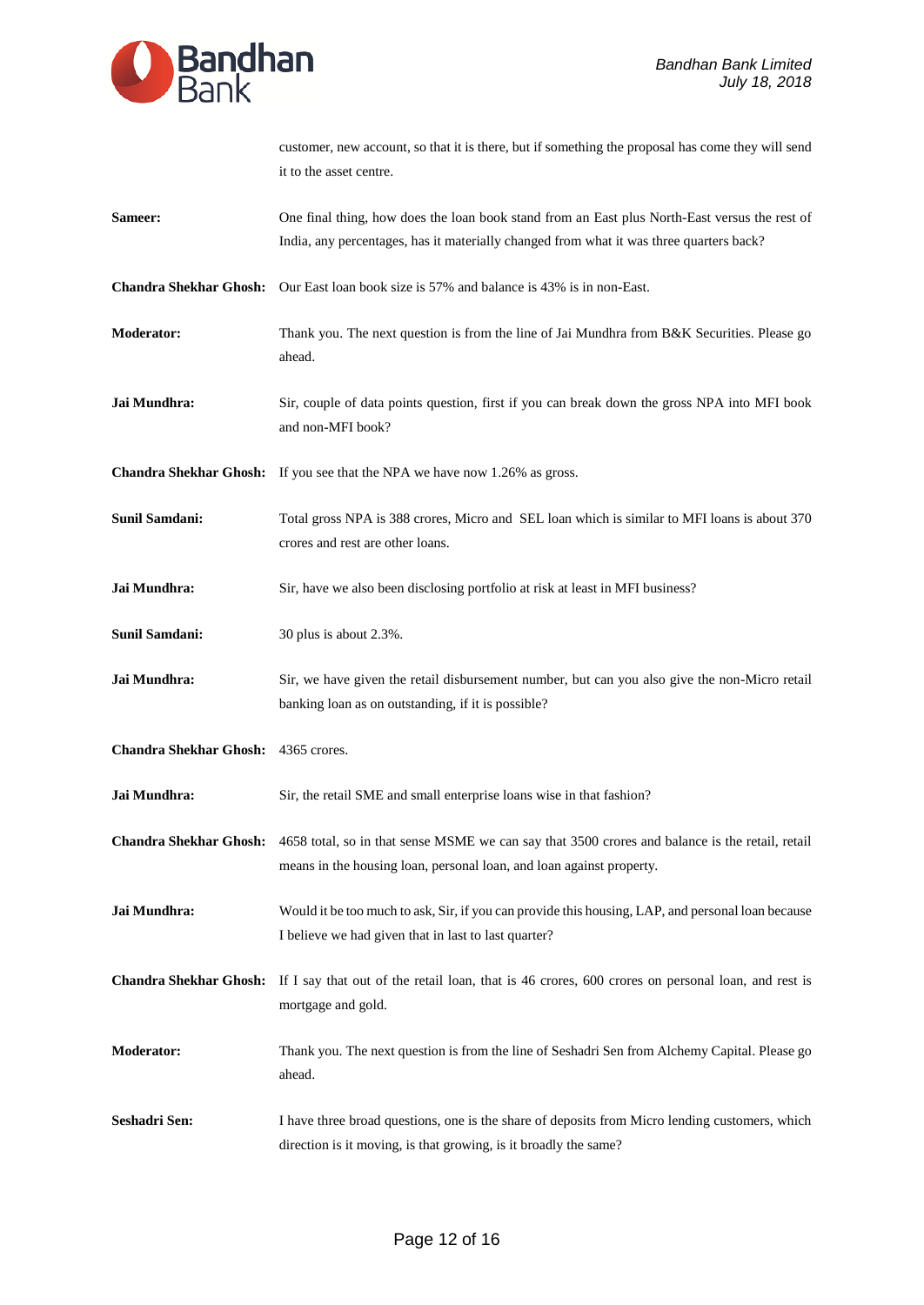

**Chandra Shekhar Ghosh:** As of now it is in 6%, earlier it was 5.4% in the last quarter.

**Sunil Samdani:** A year back it was 5.4% in first quarter of last year, currently it is 6.

Seshadri Sen: This is a share of overall deposits, not share of CASA?

**Chandra Shekhar Ghosh:** Share of overall, 90% is CASA.

- Seshadri Sen: Secondly, could you give some color on your branch expansion plan, I noted that during the quarter there was the branch network or the distribution network remained static, but over say two to three year period what are your plans for branch expansion and what does that mean for OPEX growth and overall ticket size growth as well?
- **Chandra Shekhar Ghosh:** If we see that we cannot like give the two to three years' plan of branch growth, but we are saying that this year we like to reach the 1000 branch. As of now, we have 937, we like to reach 1000 branch which I got the approval from Board and we would like to set up another 250 microcredit office instead of 2764, that may come to the 3000 and this is the plan as of now on that, but on the basis of performance and everything in future, then next year we would like to go again to Board and according to their comfort and approval then we would like to go further next year.
- **Seshadri Sen:** About 1000 Branch and 3000 DSC by the end of this year?
- **Chandra Shekhar Ghosh:** Right, correct.
- **Seshadri Sen:** Is that going to be back ended towards the second half or the expansion kicks off from the second quarter itself?
- **Chandra Shekhar Ghosh:** What has happened is there, it always depends on the first quarter approval has come, the DSC maybe the this quarter can be like to open, but branch opening it will be taken more time on that because selection of the premises, negotiation of that, and infrastructure development, interior decoration, so all connectivity it take some time so that we are not in that position say that in the next quarter it will be like to open all branches, so according to that, we are ready for that anytime, but according to that all the infrastructure we would like to fulfill on-time and accordingly we would like to make it.
- Seshadri Sen: What proportion of these incremental branches will come in the East and North-East?
- **Chandra Shekhar Ghosh:** We are not much more coming to the Eastern. It depends on the, if you see that the Eastern region may say that if we did deduct Bengal and the North-East and other than these in Bihar also, but some other focus is not that much is coming to there, it is very selective area with more deposit-based more on that and second point is like to maintain the 25% unbanked rural, on the basis of that we are selecting.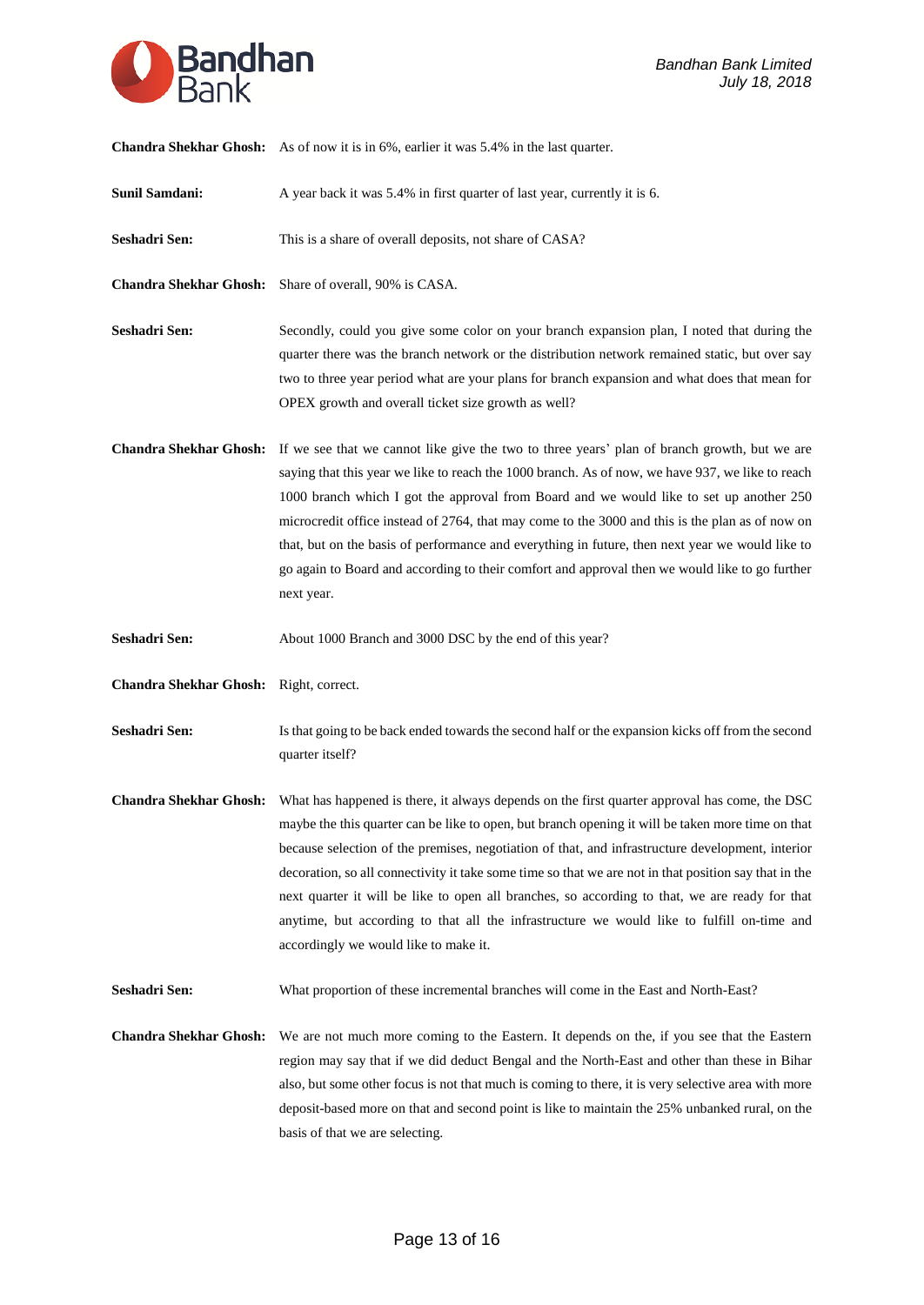

| Seshadri Sen:                 | Final question is the IBPC, so if I have read the presentation right, it is about 1800 crores<br>outstanding, how long does that take to run off?                                                                                                                                                                                                                                                                                  |
|-------------------------------|------------------------------------------------------------------------------------------------------------------------------------------------------------------------------------------------------------------------------------------------------------------------------------------------------------------------------------------------------------------------------------------------------------------------------------|
| Sunil Samdani:                | The maximum period for which you can do IBPC is 180 days, so we did these IBPC in March<br>2018., so maximum by September 2018 it will run off.                                                                                                                                                                                                                                                                                    |
| Seshadri Sen:                 | Incrementally, you are unlikely to do any more IBPC, very small amount because the market is<br>shifting towards PSLC if I read it right.                                                                                                                                                                                                                                                                                          |
| <b>Chandra Shekhar Ghosh:</b> | Correct.                                                                                                                                                                                                                                                                                                                                                                                                                           |
| <b>Moderator:</b>             | Thank you. The next question is from the line of Saurabh Kabra from Reliance Mutual Fund.<br>Please go ahead.                                                                                                                                                                                                                                                                                                                      |
| Saurabh Kabra:                | I just have one question regarding the operational parameters, so what we are observing that<br>across various MFIs, the attendance ratio in the centre meeting are going quite low, it is like one<br>or two people come and pay for the whole group, so how does the attendance ratio look at<br>Bandhan?                                                                                                                        |
| <b>Chandra Shekhar Ghosh:</b> | We feel that the 80% to 90%, our ground level we are trying to 90%, but we feel that centrally<br>80% if it is there, it is okay, we can be asset on that. If it is coming below the 50%, it is very<br>much not good on that, it is danger for future also, so in that sense you can select some persons<br>who are not coming, how he can like to motivate to attend or remove them from the system to<br>not to trouble anyone. |
| Saurabh Kabra:                | Can you throw some light, how does the trend goes for this, now it is decreasing or is at the same<br>level over last one year?                                                                                                                                                                                                                                                                                                    |
| <b>Chandra Shekhar Ghosh:</b> | Which one?                                                                                                                                                                                                                                                                                                                                                                                                                         |
| Saurabh Kabra:                | The trend in attendance over last one year in Bandhan?                                                                                                                                                                                                                                                                                                                                                                             |
| <b>Chandra Shekhar Ghosh:</b> | No, we are not compromising on that, we are continuing on that. We have not seen this happen,<br>if it is not suddenly happened one area for some cause this year, otherwise it is not in Bandhan,<br>from beginning we are very concerned about this attendance.                                                                                                                                                                  |
| <b>Moderator:</b>             | Thank you. The next question is from the line of Supratim Basu from Americrop Capital. Please<br>go ahead.                                                                                                                                                                                                                                                                                                                         |
| <b>Supratim Basu:</b>         | Just a couple of follow up questions, I did not understand why do you have such significant<br>seasonality in your business with respect to your disbursements?                                                                                                                                                                                                                                                                    |
| <b>Sunil Samdani:</b>         | There are couple of factors with regard to seasonality, one is the Festival season, typically just<br>before the Festival season you see the demand going up, and two, has more to do with the status<br>as an NBFC before converting into a Bank, because typically banks lend during the March end                                                                                                                               |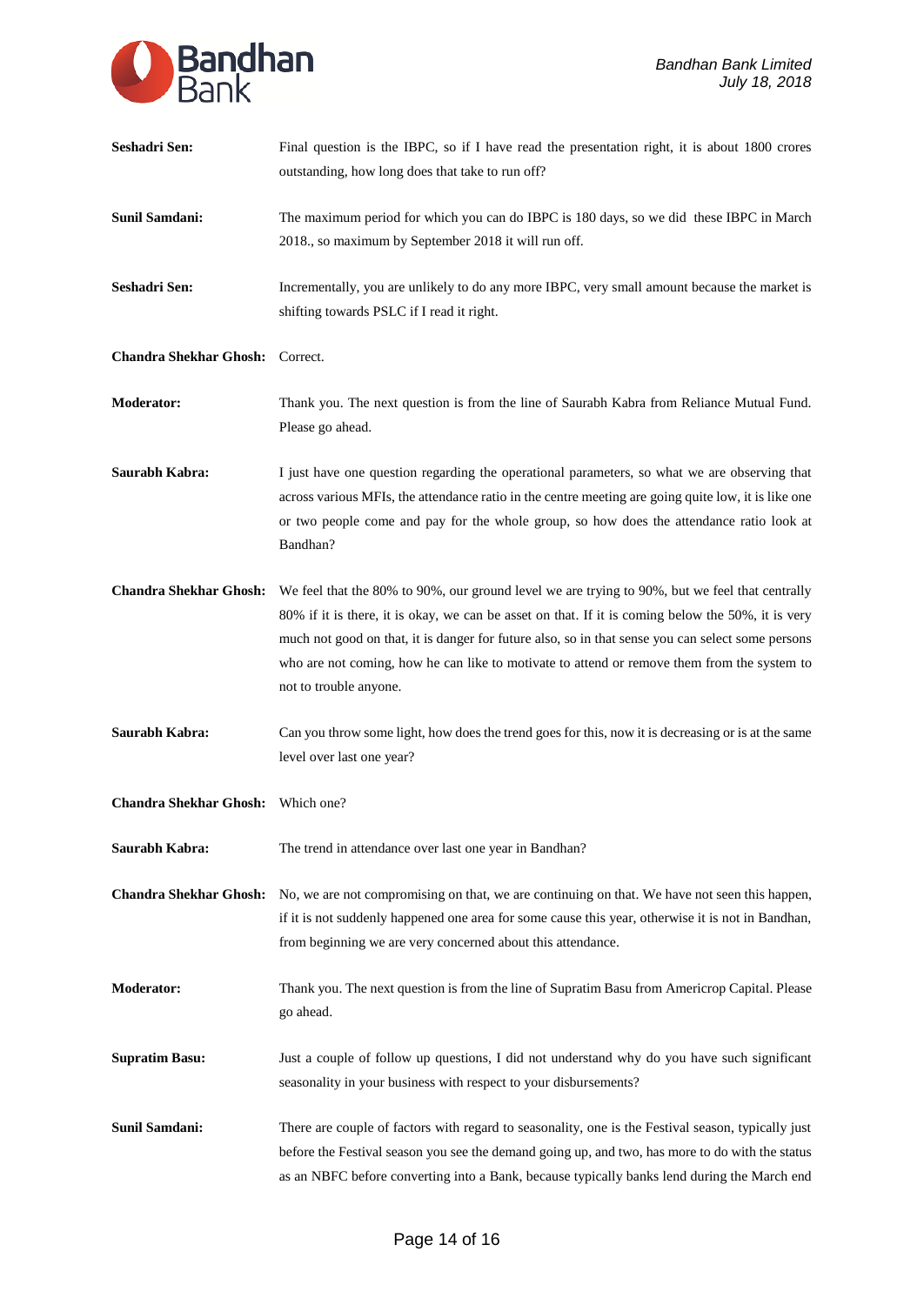

|                               | to meet their target and that is the time NBFCs have money, so the cycle of that customer if it is<br>a one-year loan gets closed and renewed again in the next March.                                                                                                                                                                                                                                                                                                                                                                                                                                                                                                                                                                                                                                                                                                                                                                                                                                                                                                                                                                        |
|-------------------------------|-----------------------------------------------------------------------------------------------------------------------------------------------------------------------------------------------------------------------------------------------------------------------------------------------------------------------------------------------------------------------------------------------------------------------------------------------------------------------------------------------------------------------------------------------------------------------------------------------------------------------------------------------------------------------------------------------------------------------------------------------------------------------------------------------------------------------------------------------------------------------------------------------------------------------------------------------------------------------------------------------------------------------------------------------------------------------------------------------------------------------------------------------|
| <b>Supratim Basu:</b>         | You would expect this to get tamed as you go forward as a Bank?                                                                                                                                                                                                                                                                                                                                                                                                                                                                                                                                                                                                                                                                                                                                                                                                                                                                                                                                                                                                                                                                               |
| Sunil Samdani:                | Yes, we expect that to improve as we go forward as a Bank.                                                                                                                                                                                                                                                                                                                                                                                                                                                                                                                                                                                                                                                                                                                                                                                                                                                                                                                                                                                                                                                                                    |
| <b>Supratim Basu:</b>         | This has been the case for you guys going backwards last three to four years like 1Q dips 40%<br>compared to 4Q?                                                                                                                                                                                                                                                                                                                                                                                                                                                                                                                                                                                                                                                                                                                                                                                                                                                                                                                                                                                                                              |
| <b>Chandra Shekhar Ghosh:</b> | If you see that in the practice already Sunil mentioned and I mentioned on that, all the MFI, the<br>NBFC is the point on that, all funding has come to the March and huge money has been kept in<br>March all MFI practice. First two quarters, no funding has come on that, so that any credit goes,<br>they have been taken on that again on the basis of March figure, so that in the first quarter it is<br>automatically it has been less number of customer acquisition, disbursement happened on that,<br>so that cycle has been changed in coming to the every quarter is the same disbursement<br>collection, it will take long time on that, so it is not very easy, otherwise, second point, if you<br>see that any of the MFI or any of the bank is our side also, we plan to open the bank branch or<br>DSC in first quarter and second quarter we open, and third and fourth quarter that DSC will<br>become as a good number of customer acquisition on that, so in that sense if you go to the next<br>cycle, it is automatically going after the second cycle, third and fourth cycle, so it is coming on<br>that way also. |
| <b>Supratim Basu:</b>         | What you said that this seasonality is also linked to the volatility that I see in your spread number,<br>the interest rate spread number?                                                                                                                                                                                                                                                                                                                                                                                                                                                                                                                                                                                                                                                                                                                                                                                                                                                                                                                                                                                                    |
| Sunil Samdani:                | Not really on the spread number, spread has more to do with mix between the micro- and non-<br>micro, and of course in the first quarter we got the benefit of equity which we raised in march<br>2018.                                                                                                                                                                                                                                                                                                                                                                                                                                                                                                                                                                                                                                                                                                                                                                                                                                                                                                                                       |
| <b>Supratim Basu:</b>         | I actually do not have your 2Q, 3Q numbers for last year, but if you were to just look at 9.6 1Q<br>of last year and then 8.4 for 4Q of last year and then 8.9 for first quarter this year, there is like a<br>lot of bouncing around that is happening with the spread, so just curious about why this happens?                                                                                                                                                                                                                                                                                                                                                                                                                                                                                                                                                                                                                                                                                                                                                                                                                              |
| Sunil Samdani:                | As I said because of the seasonality in Q1 of last year, our micro-book came down sharply, that<br>also impacted the spread. This year our micro-book did not come down, so that helped us<br>maintain our spreads coupled with the equity infusion as well.                                                                                                                                                                                                                                                                                                                                                                                                                                                                                                                                                                                                                                                                                                                                                                                                                                                                                  |
| <b>Chandra Shekhar Ghosh:</b> | Other point if you see that in the last year it is the normal year and last year all quarters, first<br>quarter, second quarter, third quarter if you see that, so there is not any normal quarter because<br>the NPA has been increased in that time, so while NPA increased that means the collection has<br>come down then my interest income has come down, then automatically it will be also effect on<br>that.                                                                                                                                                                                                                                                                                                                                                                                                                                                                                                                                                                                                                                                                                                                         |

**Supratim Basu:** Do you have a target spread for the year?